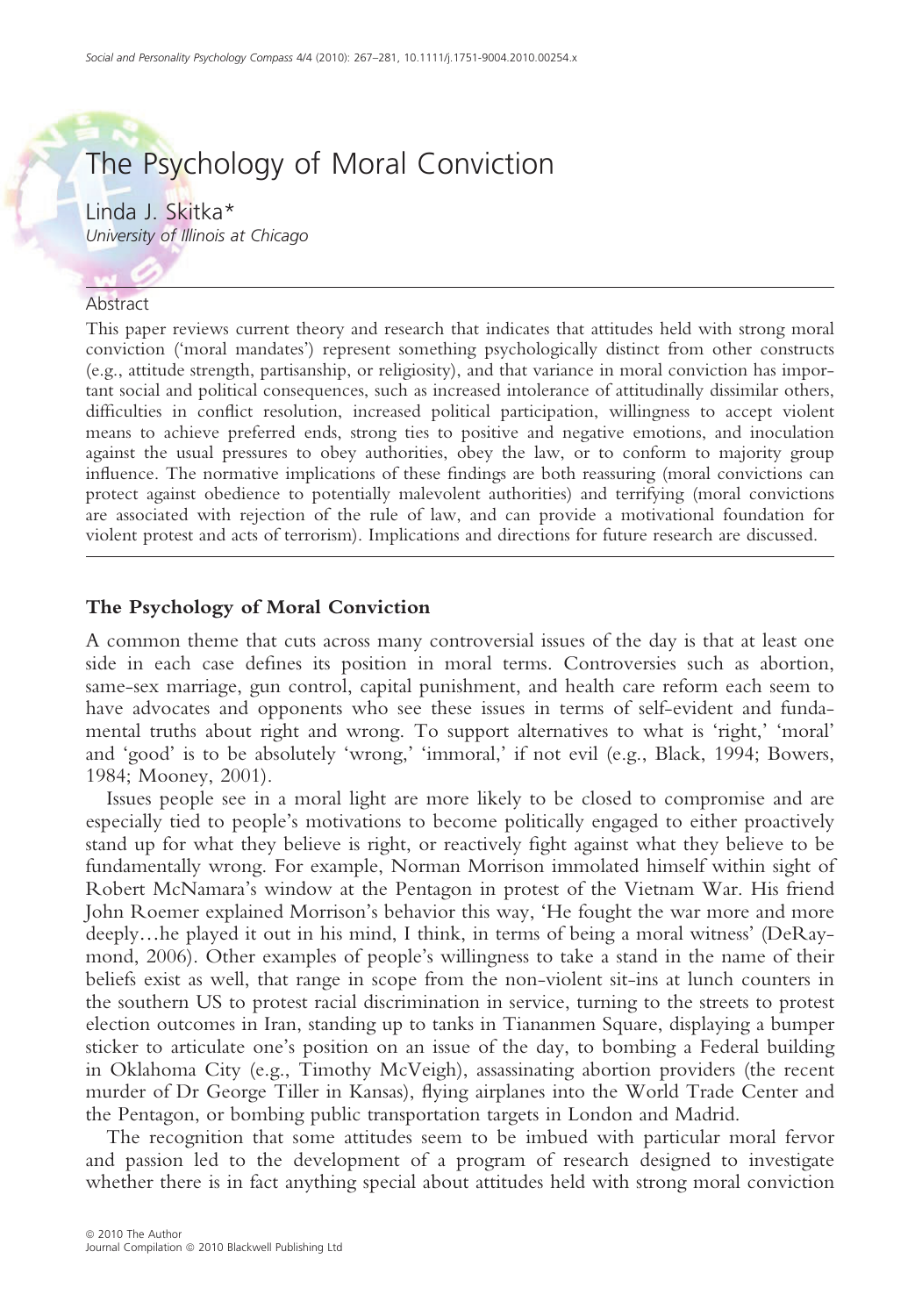that could not be explained by other well-known attitude constructs, such as attitude strength (e.g., attitude extremity, importance, or certainty). The answer to the question of whether measuring moral convictions brings something new to our ability to predict behavior has been a resounding 'yes.' The goal of this paper is to review (i) the theoretical framework that has been guiding this program of research, (ii) the measurement and construct validity of moral conviction, (iii) research that has tested hypotheses about moral conviction, and (iv) some of the many areas that are still ripe for future research.

## The Theoretical Foundations of Moral Conviction

Attitudes consist of positive and negative evaluations of attitude objects (Eagly & Chaiken, 1993), whereas moral convictions consist of evaluations based on perceptions of morality and immorality, right and wrong (Skitka, Bauman, & Sargis, 2005). Building on insights from theory and research on moral development, we have proposed that there are important distinctions between whether people's attitudes reflect subjective preferences, normative conventions, or moral imperatives (e.g., Nucci, 2001; Turiel,  $2002$ ).<sup>1</sup> Personal preferences are subject to individual discretion and are not socially regulated. For example, one family's preference to vacation at the beach instead of the mountains is a matter of taste. Others' preferences about the same object are not right or wrong; they are simply different. Conventions, in contrast, are socially or culturally shared notions about the way things are normally done in one's group. Authorities, rules, and laws often formally sanction conventions. Although everyone within the group boundary is supposed to understand and adhere to matters of convention, people outside of the group boundary need not. Matters of moral imperative, however, generalize and apply regardless of group boundaries: right is right, and wrong is wrong (e.g., Turiel, 2002).

There is individual variation, however, in the degree that people view the same attitude object as a preference, convention, or a moral imperative. Although many people seem to see the abortion issue in a moral light, for example, other people's attitudes may reflect preferences or conventional beliefs or norms. For example, one woman may have a pro-choice position on abortion because she would prefer to have a last resort form of birth control. Another person might have a pro-choice position because it is currently legal in his state and country, but would think it was wrong if it were against the law; alternatively, he might support or oppose abortion because his neighbors do, but would change his mind if the opinion of the majority changed.

Attitudes that reflect moral convictions (also referred to as 'moral mandates,' e.g., Mullen & Skitka, 2006a; Skitka & Mullen, 2002) theoretically differ from attitudes based more on preferences or normative conventions in a host of ways, which we have recently spelled out in an integrated theory of moral conviction (ITMC, Skitka, Bauman, & Mullen, 2008). For example, moral mandates are experienced as more objectively and universally true than preferences or conventions. Moral mandates also are inherently more motivating and self-justifying, are more autonomous, and have different and potentially stronger ties to affect than preferences or conventions, each of which have implications for the degree to which people, for example, are willing to tolerate differences of opinion. Each of these characteristics of moral conviction is explained in more detail below.

# Universality

Unlike preferences or conventions, people tend to believe that their personal moral standards ought to apply to everyone. If one has a strong moral conviction that female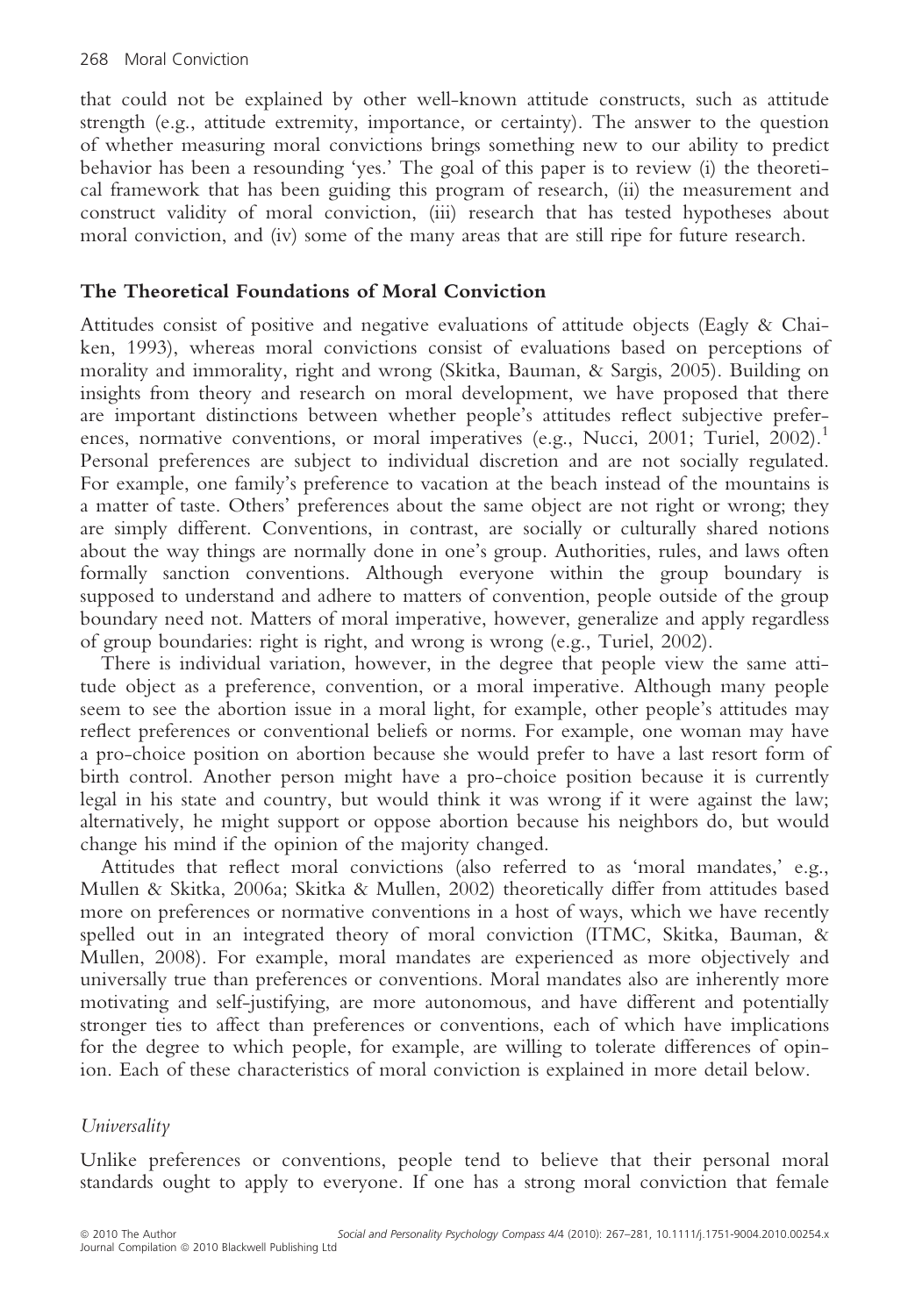circumcision is wrong, for instance, one is likely to believe that the practice is wrong not only in one's culture-of-origin, but in other cultures as well. For example, some western activists vehemently object to the practice of female circumcision in Middle Eastern and African nations where the practice is normative and culturally valued (Dorkenoo, 1994). People experience attitudes held with moral conviction as absolutes, or universal standards of truth that others should also share, and are therefore more likely to project their moral beliefs on others. People may realize that there are differences of opinion on issues they see as moral imperatives, but seem to believe if they just could explain the 'facts' to those who disagree, these others would be certain to see the light and come around to the perceivers' point of view.

## Objectivity

In a related vein, we posit that another distinguishing feature of people's self-identified moral convictions is that people experience these beliefs as if they were readily observable, objective properties of situations, or as facts about the world (see also Goodwin & Darley, 2008). For example, if one asks people with a moral mandate about female circumcision why it is wrong, they probably would be somewhat confused by the question and likely would respond by exclaiming, 'Because it's wrong!' The 'fact' that it is wrong is psychologically as self-evident to morally motivated perceivers as  $2 + 2 = 4$ . Consistent with this notion, when you push people to explain why behaviors like incest are wrong even in circumstances in which a couple used multiple forms of birth control, both parties consented, and neither person was psychologically damaged (i.e., there is no harm), people continue to insist it is 'wrong' even if they cannot generate reasons why it was wrong (Haidt,  $2001$ ).<sup>2</sup>

## Autonomy versus heteronomy

The ITMC also predicts that moral convictions represent something different from, and independent of, people's concerns about being accepted or respected by authorities or groups; in other words, people's moral mandates are more autonomous than heteronomous (e.g., Kohlberg, 1984; Piaget, 1997; Turiel, 2002; cf. Durkheim, 1925). When people's moral convictions are at stake, they are more likely to believe that duties and rights follow from the greater moral purposes that underlie group norms, procedures, and authority dictates, than from the group norms, procedures or authorities themselves (Mullen & Skitka, 2006b; Skitka et al., 2008; Skitka & Mullen, 2008; see also Kohlberg, 1976; Rest, Narvaez, Bebeau, & Thoma, 1999). Moral beliefs are not by definition anti-establishment or anti-authority or anti-group, they just are not dependent on these externalized sources. Instead, when people take a moral perspective, they focus more on their ideals, and the way they personally believe things 'ought' or 'should' be done, than on a duty to comply with authorities or to conform to group norms. In short, moral concerns originate more from autonomous concerns than they do concerns about authorities or group identities.

## Emotion

Our integrated theory of moral conviction predicts that the intensity of emotion that people experience in conjunction with moral convictions is stronger than the intensity of emotions people experience in association with non-moral but strong attitudes (see also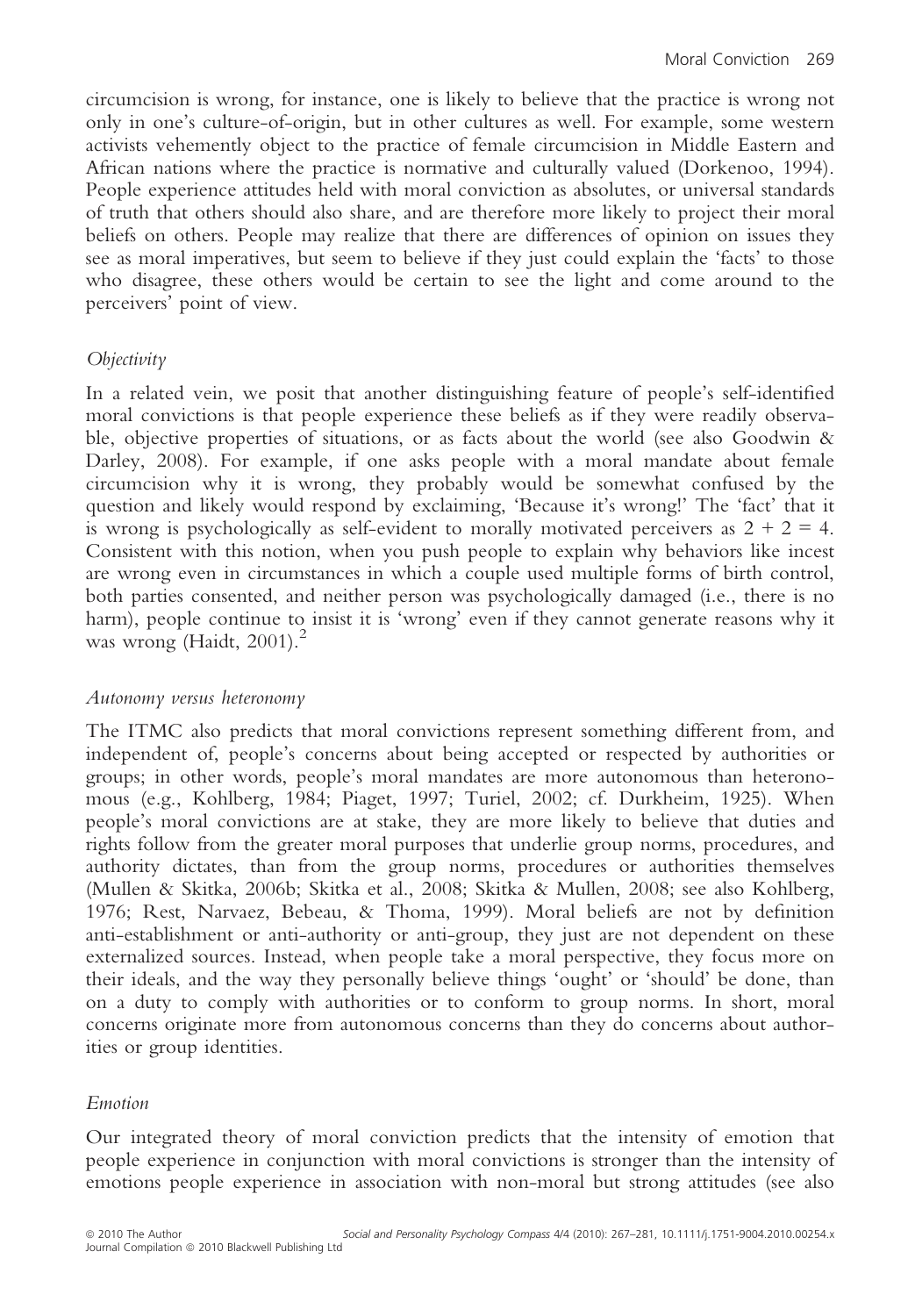Haidt, 2001, 2003a; Kohlberg, 1984; Nucci, 2001; Shweder, 2002). For example, moral transgressions represent especially strong attacks on people's basic worldviews and sense of moral order (e.g., Tetlock, Kirstel, Elson, Green, & Lerner, 2000), whereas violations of preferences or conventions do not cut quite so deep into people's core conceptions of the way the world works. Although violated preferences or normative expectations may lead to disappointment or even anger, the magnitude of these reactions is likely to pale in comparison to the outrage, contempt, and disgust associated with a violated or threatened sense of basic right and wrong (e.g., Haidt, 2003b; Lazarus, 1991; Skoe, Eisenberg, & Cumberland, 2002; Tangney, Stuewig, & Mashek, 2007).

Although more research has examined reactions to actions that subvert rather than sustain the moral order, people's affective reactions in response to validated moral convictions may similarly differ from validated preferences or conventions. For example, people may feel particularly proud and strong when they act in support of their moral convictions (e.g., displaying a bumper sticker in support of a given cause), feelings that might not come from supporting a strong but non-moral preference (e.g., displaying a bumper sticker declaring one's preference for a given sports team). These emotional reactions could well provide moral convictions with part of their motivational force.

## Motivation and justification

Moral convictions are also experienced as motivational guides (a Humean paradox; see Mackie, 1977; Smith, 1994; for detailed discussions). Recognition of fact is generally presumed to be independent of any kind of motivational force (Hume, 1888). For example, recognition that water molecules are two parts hydrogen and one part oxygen has no motivational corollary or mandate. Recognition that trees photosynthesize or that 13 is a prime number inspires no action, nor justification for action. In contrast, a judgment that voluntarily terminating a pregnancy (or alternatively, interfering with a woman's right to choose whether to sustain a pregnancy) is fundamentally wrong is experienced as a fact and has an inherent motivational quality – it carries with it an 'ought' or 'ought not' that can motivate subsequent behavior. The presence or absence of another motivation (e.g., hunger, self-interest) has little impact on the action potential of moral conviction – moral convictions are sufficient in and of themselves as motives that can direct what people think, feel, or do. Moreover, moral conviction does not only motivate one's response or subsequent actions, it provides an inherent justification for one's response or actions. People tend to express their attitudes about issues they see in moral terms, such as abortion, incest, or cannibalism, by saying 'It's just wrong!' The question of 'why is it wrong?' in these cases will be perceived as odd: The answer that it is simply wrong – fundamentally wrong, very wrong, even monstrous – is the justification for one's position (Prinz, 2007). Therefore, moral convictions, unlike otherwise strong but non-moral attitudes, appear to be experienced as a unique combination of factual belief, compelling motive, and justification for action.

# Measuring Moral Conviction

One thing that distinguishes the moral mandate program of research from many other programs of research designed to test questions about morality, is that we explicitly measure rather than assume that perceivers see a given issue as morally relevant to them. Many moral theories are top-down, that is, theorists define what is and is not a moral concern, trait, or judgment (e.g., Aquino & Reed, 2002; Kohlberg, 1976, 1984; Nucci,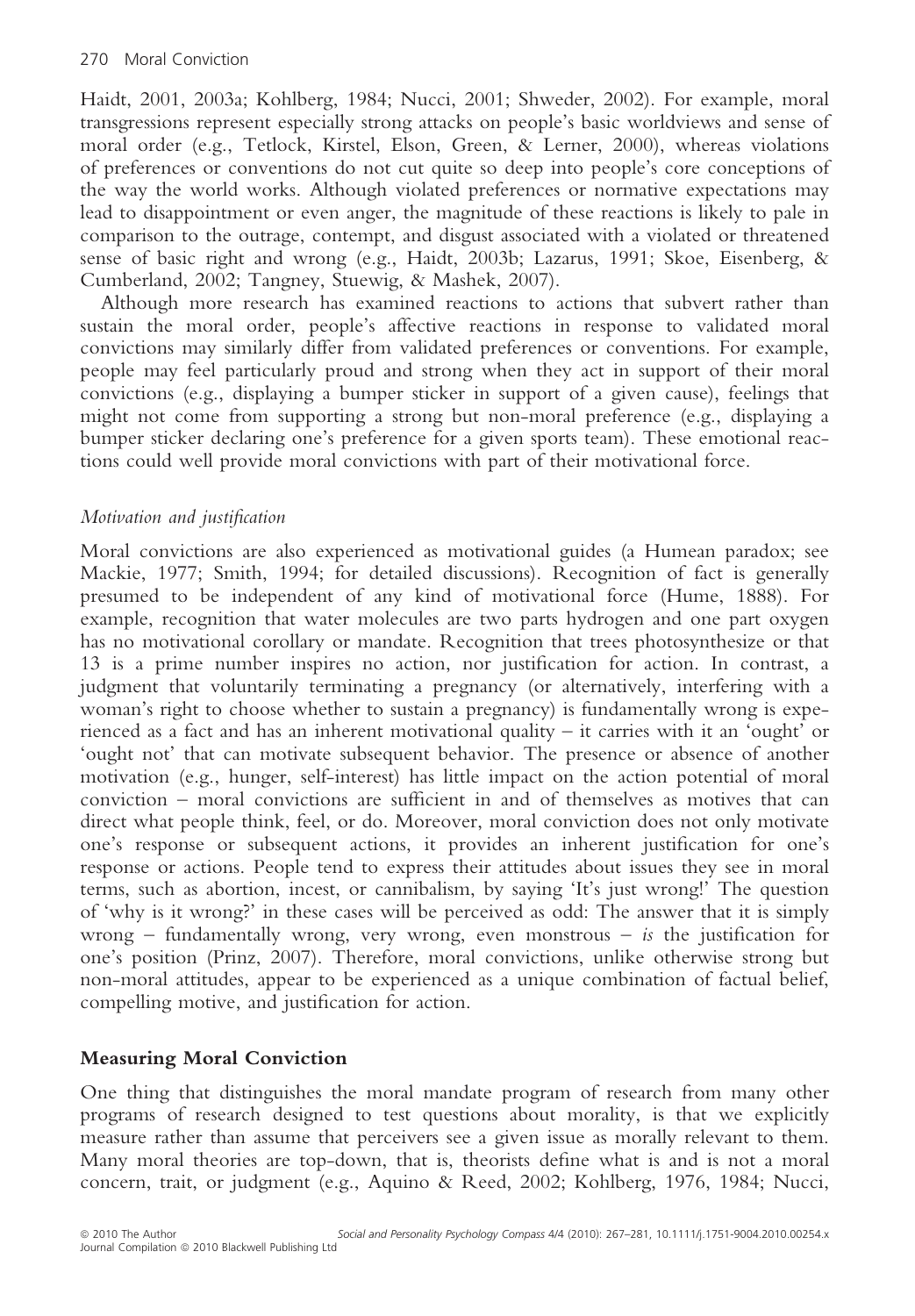2001; Turiel, 2002). For example, Hillygus and Shields (2005) concluded that attitudes about the Iraq War and the economy (presumed non-moral attitudes) were more important in shaping candidate preferences and voting behavior in the 2004 election than attitudes on abortion or gay marriage (presumed moral attitudes). Even if one could argue that attitudes about the Iraq War and the economy were less likely to be rooted in moral concerns than attitudes about abortion or gay marriage, there is no way to be sure without actually asking people about whether their attitudes on these issues were or were not morally vested. For example, some people might support or oppose the Iraq War because of deep moral concerns about the oppression of the Iraqi people under Saddam Hussein, or because they see a military response in the absence of an attack or explicit provocation as morally suspect.

In addition, assumed moral attitudes might differ from assumed non-moral attitudes for reasons other than their potential associations with morality. For example, the issues selected as representing 'moral' issues might also be especially partisan ones, or ones that people feel especially strongly about, but not ones necessarily seen in a moral light. In short, it is impossible to attribute the source of different consequences of specific attitudes (e.g., abortion vs. the Iraq War) to differences in moral sentiment without measuring the extent to which people see these specific attitudes as reflecting their moral beliefs.

In a somewhat related vein, many researchers create situations based on philosophical criteria that theoretically should prompt people to perceive those situations to involve a moral choice (e.g., trolley problems; Foot, 1978). The definitional rigidity often found in the philosophy literature regarding what constitutes a moral situation, however, is inconsistent with the definitional flexibility that seems to exist in the minds of most individuals. In summary, theorists and researchers seem to fall prey to part of the psychology of moral conviction – that is, theorists seem to believe that these constructs are universally recognizable and are (or could and should be) shared interpretations of the world when in reality, whether these issues are seen as morally relevant is more subjectively interpreted and individually variable.

Although we certainly rely on theory to guide our research, we think it is more appropriate to treat what is or is not a morally relevant issue, judgment, trait, etc., as something that is very much in the eye of the perceiver. We therefore advocate measuring whether people have a morally vested perspective on given issues, judgments, etc., and testing whether variance in the degree to which they do so explains something more than other well-known variables, such as attitude strength. Because our approach is still relatively new, however, it is important to say a few words about measurement and the construct validity of the moral mandate construct.

To avoid confounding our measure of moral conviction with other aspects of attitudes, such as attitude importance or centrality, we have generally used a single-item and face valid measure of moral conviction.<sup>3</sup> Specifically, we ask people their agreement with an item such as 'My feelings about X are a reflection of my core moral beliefs and convictions,' or 'To what extent is your attitude about X a reflection of your core moral beliefs and convictions?' where X refers to a given attitude object. Skitka et al. (2005, Study 2), for example, measured various markers of attitude strength in addition to a moral conviction item with respect to four contemporary social issues in a community sample of adults: abortion, capital punishment, the legalization of marijuana, and building new nuclear power plants. Results indicated that variability in moral conviction was (i) positively correlated with attitude extremity and certainty across all 4 issues [average r  $(80) = 0.39$  and  $r (80) = 0.28$ , respectively], (ii) modestly correlated with attitude importance in 2 of 4 issues [average r  $(80) = 0.20$ ], (iii) modestly correlated with strength of left-right political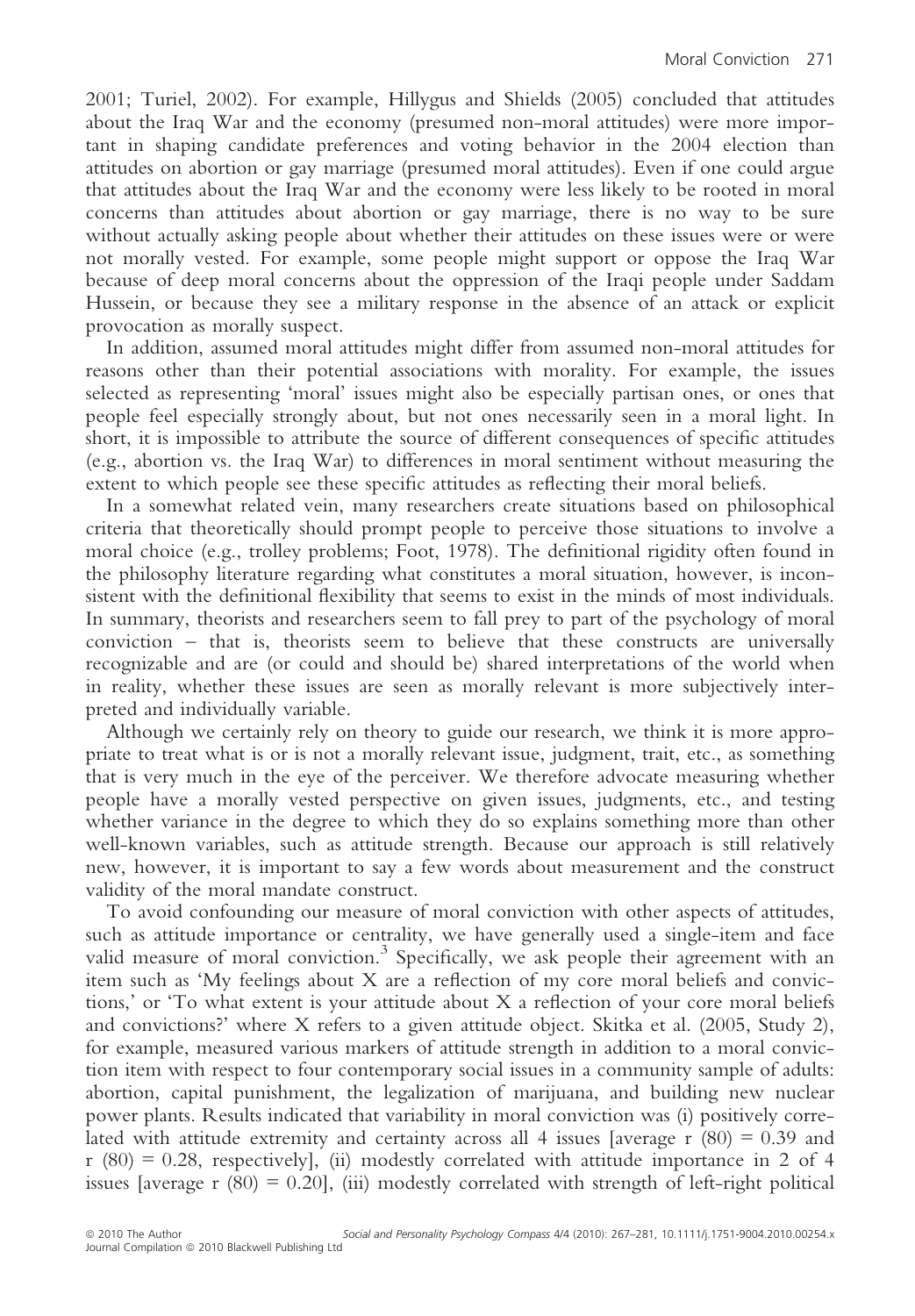orientation [average r  $(80) = 0.17$ ] and (iv) uncorrelated with strength of directional political orientation [average r  $(80) = -0.07$ ; in other words, political liberals and conservatives were equally likely to have moral convictions about these issues]. These results indicated that moral conviction was somewhat associated with traditional indicators of attitude strength, but did not reduce to these other constructs given that shared variance ranged only from 0% (directional political orientation) to 15% (extremity).

As will be reviewed shortly, and in further support of the discriminant validity of the moral conviction construct, numerous studies have now been conducted that have tested whether unique variance in moral conviction is associated with a large variety of downstream consequences (e.g., intolerance of attitudinally dissimilar others, willingness to accept various policy decisions, resistance to majority group influence, and voting) when controlling for attitude extremity, importance, certainty, strength of partisanship, and a host of other possible alternative accounts for the effects of moral conviction on these various outcome measures, with positive results. Given that these other characteristics of attitudes do not reduce to a common factor and contribute uniquely to understanding attitude strength (Visser, Bizer, & Krosnick, 2006), the finding that moral conviction represents yet another unique but correlated facet of attitude strength is perhaps not surprising.

In addition to the tests of discriminant validity described above, we recently tested the convergent validity of our usual measure of moral conviction by testing how well it predicted a similarly face valid measure of moral conviction, that is, the degree that participants indicated that their attitude on a given issue was 'connected to their fundamental beliefs about right and wrong' in large national sample and with respect to people's feelings about legalizing physician-assisted suicide (PAS). We also measured issue-specific religious conviction in the context of this study, $4$  which provided a preliminary examination of the degree to which moral and religious convictions were similar or different. In support of the construct validity of the moral conviction measure, people's strength of moral conviction and beliefs about right and wrong in the issue-domain of PAS were highly correlated,  $r(650) = 0.82$ ,  $p < 0.001$ . Additionally, the right and wrong item correlated substantially more strongly with the moral conviction item than it did with any of the other measures assessed, including strength of political orientation, r (650) = 0.18, p < 0.01, attitude extremity r (650) = 0.49, p < 0.01, importance, r (650) = 0.61,  $p < 0.01$ , centrality,  $r (650) = 0.67$ ,  $p < 0.01$ , frequency of church attendance,  $r$  (650) = 0.26,  $p$  < 0.01, general religiosity,  $r$  (650) = 0.29,  $p$  < 0.01, or PAS-specific religious conviction,  $r(650) = 0.32$ ,  $p < 0.01$ . Even more important, the partial correlation between moral conviction and the right-wrong item remained robust, even when controlling for all of these other variables,  $r_p (650) = 0.62$ ,  $p < 0.01$  (Skitka, Bauman, Lytle, Morgan & Wisneski, unpublished data).

We recently replicated these results using similar methods with a student sample and across a broader array of issues (e.g., the use of 'stress' interrogation techniques when interviewing suspected terrorists, increasing efforts to curb illegal immigration, the continued use of capital punishment in the United States, and instituting a mandatory testing requirement to graduate high school). The correlation between the moral conviction and right and wrong measure remained robust when controlling for religious conviction, general levels of religiosity, attitude strength measures, and strength of political orientation (i.e., all  $r_s > 0.65$ ; Skitka et al., unpublished data).

In addition to demonstrating evidence of the discriminant and convergent validity of moral conviction, we tested the reliability of the 2-item measure of moral conviction (i.e., a measure that included both the 'moral conviction' and the 'right⁄wrong' item) by examining test-retest correlations of moral convictions associated with 13 different issues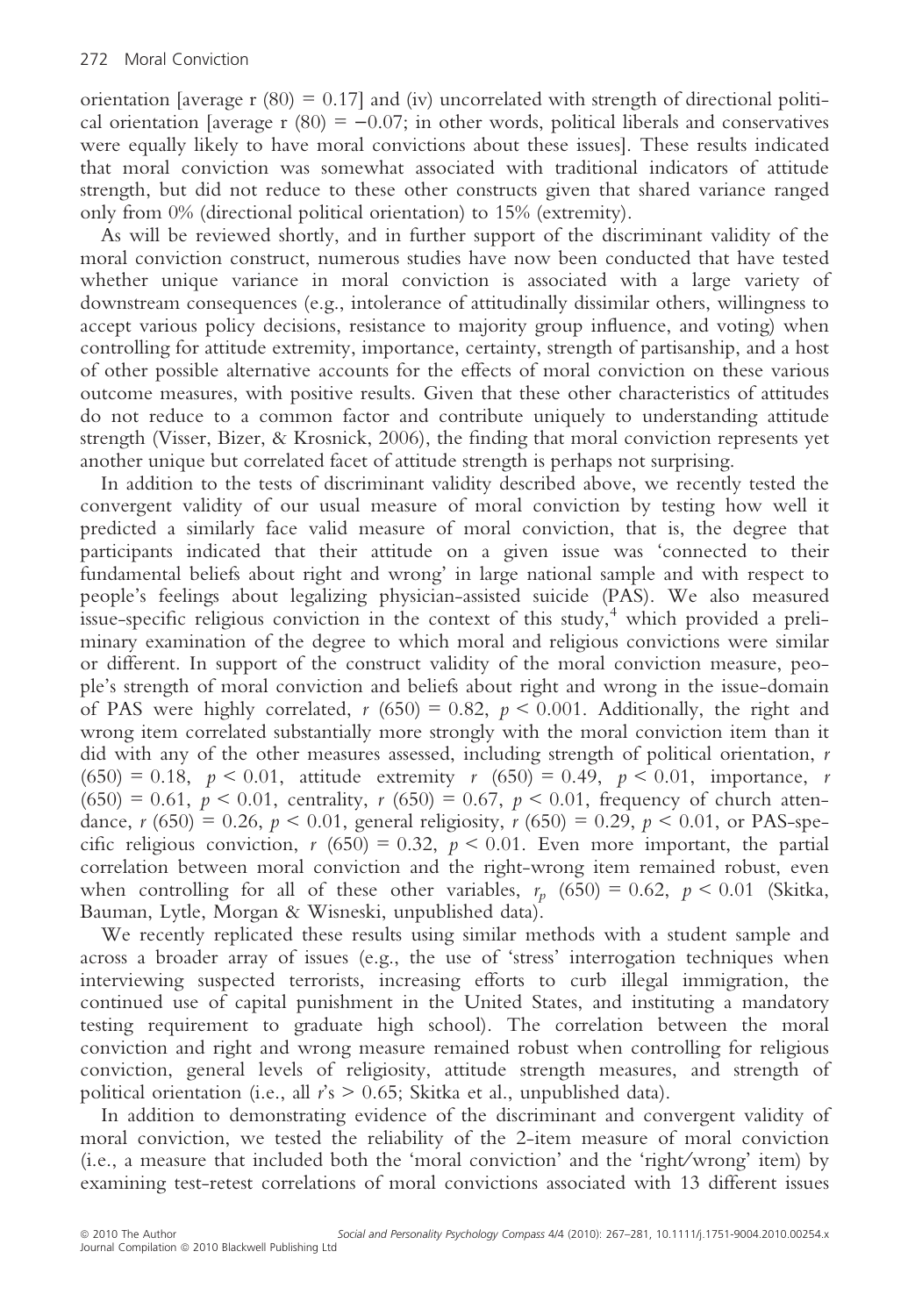across 1 and 3-month intervals in a large community sample (Skitka et al., unpublished data). Not only were average test-retest correlations consistently high, these test-retest correlations were as high or higher than the test-retest correlations of measures of attitude importance, certainty, extremity and other measures of attitude strength. In summary, people's moral convictions demonstrate clear evidence of discriminant and convergent validity and long-term stability.

We turn next to review research that has tested hypotheses that were derived from the ITMC. This research has tested the degree to which moral convictions (i) are associated with intolerance of attitude dissimilarity, (ii) provide people with greater resistance to authorities as well as majority group influence, (iii) act as a barrier to conflict resolution, (iv) are associated with greater acceptance of violent means to achieve preferred ends, (v) are associated with positive forms of political engagement, such as voting, and (vi) are associated with affect.

## Intolerance

One implication of the ITMC is that tolerance of differing points of view has little or no room at the table when moral convictions are at stake: right is right and wrong is wrong. Consistent with this idea, people do not want to work with, live near, or even shop at a store owned by someone who does not share their morally mandated opinions. For example, we asked a community sample of adults to nominate what they thought was the most pressing problem facing the nation (Skitka et al., 2005; Study 1). Participants then rated how strongly they felt about their nominated issue using traditional indices of attitude strength (i.e., attitude extremity, importance, and certainty), and our measure of moral conviction. Last, participants indicated how happy or unhappy they would feel about having someone who did not share their view on their nominated issue as a neighbor, someone who might marry into their family, someone they might work with, or other possible social relationships (a measure of social distance and prejudice; see Byrnes & Kiger, 1988; Crandall, 1991).

Our results indicated that the strength of moral conviction people felt about their nominated issue explained unique variance in their preferred social distance from attitudinally dissimilar others. This result was robust even when controlling for indices of attitude strength. Moreover, these same findings emerged in other studies that tested the intolerance hypothesis using a number of researcher nominated issues, for example, the legalization of marijuana, abortion, capital punishment, and building new nuclear power plants in the US (Skitka et al., 2005), a combination of 41 political and non-political attitude objects (e.g., children playing violent video games, cheating on exams, masturbation, Wright et al., 2008), and college students' relative tolerance of moral as compared to demographic diversity (Haidt, Rosenberg, & Hom, 2003).

People with moral convictions about a specific issue also maintain greater physical distance from attitudinally divergent others than do those who do not see the same issue in a moral light (Skitka et al., 2005; Wright et al., 2008). One study even found that people behaviorally discriminate against those who do not share their moral beliefs on specific issues. For example, when given the opportunity to divide a set of 10 raffle tickets for desirable prizes between themselves and another student with a divergent attitude on an issue of the day, participants who saw the issue as a moral one kept most of the raffle tickets for themselves (on average, 8.5 tickets), whereas people who did not see the issue as a moral one tended to divide the tickets equally between themselves and the other participant (Wright et al., 2008).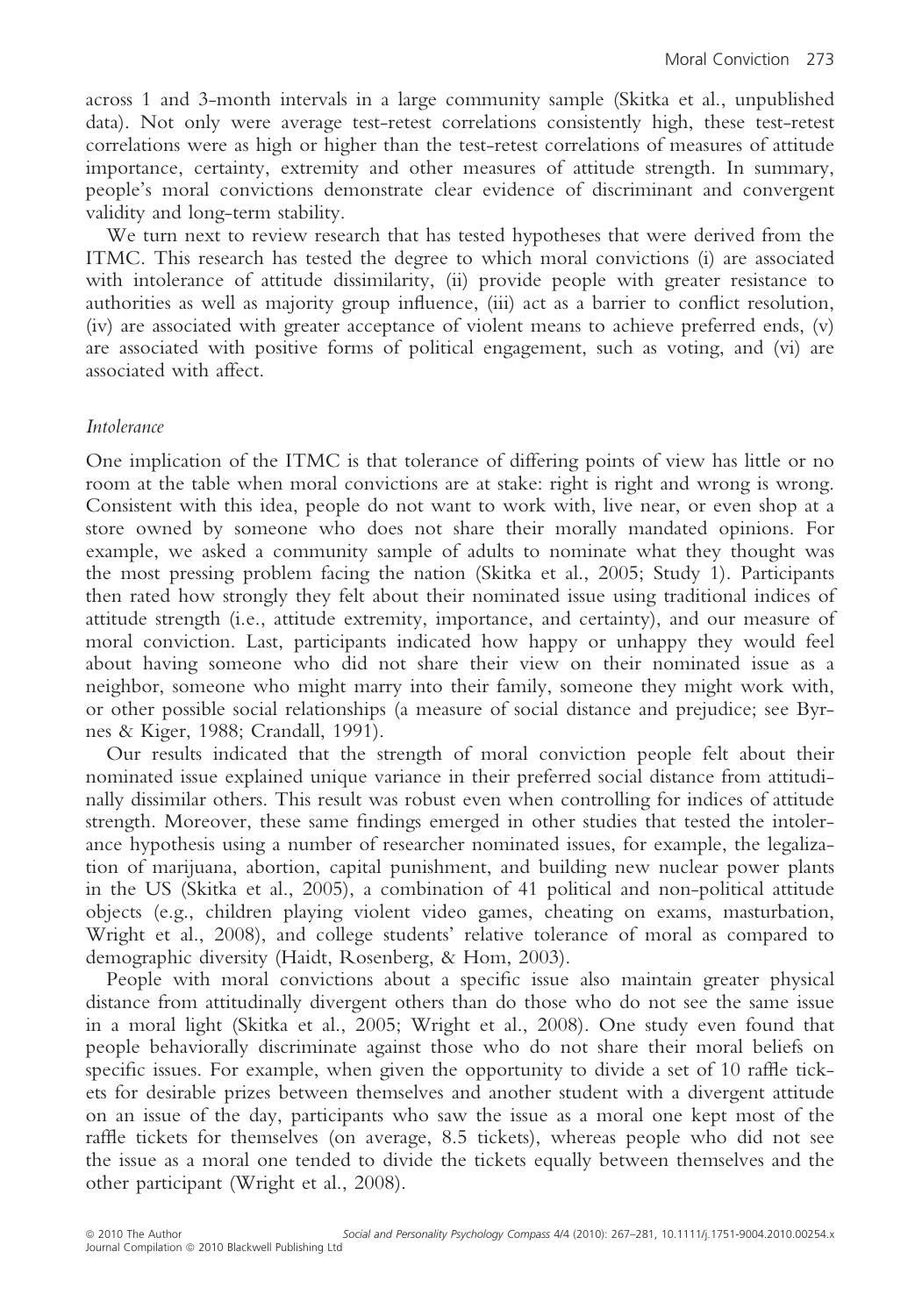#### 274 Moral Conviction

In summary, research indicates that as people's moral convictions in a given attitude domain increases, so too does their intolerance of attitude divergence within that domain. Moreover, people are less willing to share and more willing to behaviorally discriminate against those who do not share their moral point of view.

## Inoculation against Obedience to Authorities and Majority Group Influence.

People often do not know the 'right' answer to various decisions or conflicts (e.g., what is best for the group, whether a defendant is really guilty or innocent), and therefore they frequently rely on cues like procedural fairness and an authority's legitimacy to guide their reactions (Lind, 2001). However, when people have moral certainty about what outcome authorities and institutions should deliver, they do not need to rely on standing perceptions of legitimacy or procedural fairness as proxy information to judge whether the system works – in these cases, they can simply evaluate whether authorities get it 'right.' 'Right' decisions indicate that authorities are appropriate and work as they should. 'Wrong' answers signal that the system is somehow broken and is not working as it should. In short, when people have strong moral convictions they should theoretically feel released from a tendency to obey legitimate authorities' decisions, and may use whether authorities get it right as an important litmus test of whether the system is legitimate and fair instead.

We recently tested the hypothesis that people become more independent of authorities and procedures when they have strong moral convictions about outcomes in the context of reactions to a US Supreme Court ruling (Gonzales vs. Oregon) to decide whether states have the power to legalize PAS. We conducted a survey of a national sample shortly before the Court heard arguments in the case and then again after the Court made its ruling in support of state's rights to decide this issue (Skitka, Bauman, & Lytle, 2009). Results indicated those who were morally mandated in favor of PAS felt the ruling was fair and final, and their perceptions of the Court's procedural fairness and legitimacy increased from pre- to post-ruling. However, those who were morally mandated against PAS thought the decision was unfair and not final, and their perceptions of the Court's procedural fairness and legitimacy decreased from pre- to post-ruling. Pre-ruling perceptions of the procedural fairness or the legitimacy of the Court did not moderate the effects of moral conviction on any of these variables.

The latter finding is particularly interesting, because one of the most widely replicated findings in social psychology is that fair procedures (e.g., procedures free from bias, that provide opportunities for constituency voice, or that treat involved parties with appropriate dignity and respect), generally lead people to accept non-preferred outcomes (a phenomena called the 'fair process effect,' e.g., Folger, Rosenfeld, Grove, & Corkran, 1979). An equally widely replicated finding, however, is that the fair process effect does not emerge when people have a moral stake in outcomes (see Skitka et al., 2008 for a review). For example, people see vigilantism to be equally fair as due process of law in leading to the death of a defendant in a murder case if they have strong moral clarity about the defendant's guilt (Skitka & Houston, 2001).

Other research has found behavioral support for the prediction that people reject authorities and the rule of law when outcomes violate their moral convictions. For example, Mullen and Nadler (2008) exposed people to legal decisions that supported, opposed, or were unrelated to their moral convictions. The experimenters distributed a pen with a post-exposure questionnaire, and asked participants to return the questionnaire and pen at end of the experimental session. Consistent with the prediction that decisions, rules, and laws that violate people's moral convictions erode support for the authorities and authority systems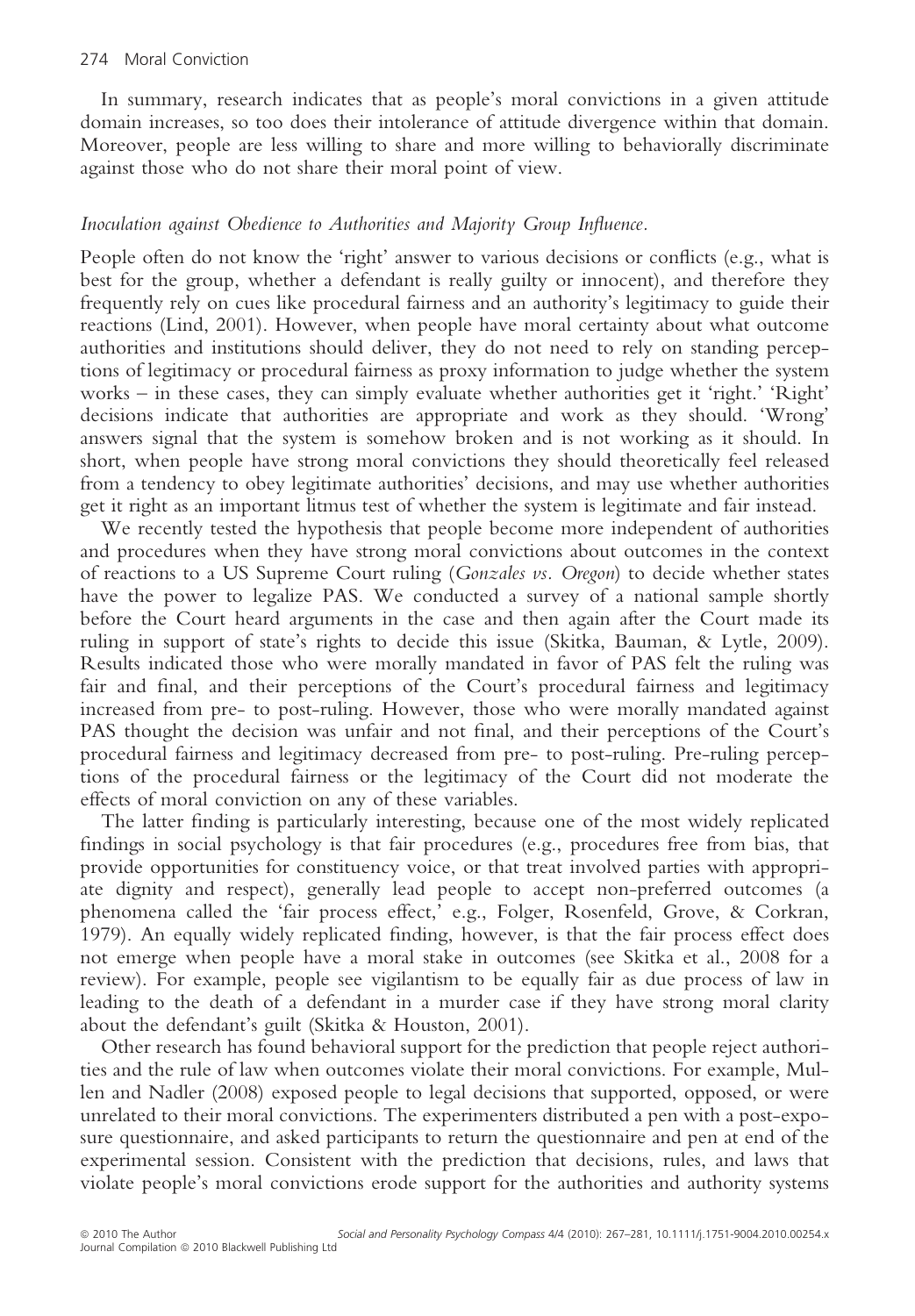who decide these things, participants were more likely to steal the pen after exposure to a legal decision that was inconsistent rather than consistent their personal moral convictions.

People's moral convictions not only inoculate them from the usual pressure to comply with legitimate authorities or to accept non-preferred outcomes if they are decided by fair procedures, but inoculate people from the usual effects of majority group influence as well. That people usually conform to majority group opinion is well known (see Cialdini & Trost, 1998 for a review). The reasons why people conform to majority group norms even when they individually have a contrary point of view stems in part from fears that going against group norms risks ridicule and disenfranchisement, and hopes that going along will maintain or build acceptance and belonging (Asch, 1956). Other times, people conform because they are not confident about the right answer or the best way to behave, and they turn to peers for guidance and information (e.g., Deutsch & Gerard, 1955; Sherif, 1936). When people have strong moral convictions, however, they prefer to distance themselves from attitudinally dissimilar others (as reviewed earlier) and should therefore have little need to look to peers to discover the 'right answer.' Consistent with this idea, people with moral mandates are more likely to resist majority influence (e.g., Aramovich, Lytle, & Skitka, 2009) and consensus information (Hornsey, Majkut, Terry, & McKimmie, 2003; Hornsey, Smith, & Begg, 2007), and continue to uphold their autonomous point of view, despite these well-known pressures to conform.

#### A barrier to conflict resolution

The evidence in support of the conclusion that people are less likely to defer to authorities or to group norms when they have a strong moral conviction about the issue at hand suggests that people may be particularly unlikely to accept compromises or risk that procedures or authorities could get issues 'wrong.' To test this idea, Skitka et al. (2005) examined the interactions of people within attitudinally heterogeneous and homogenous groups who were asked to develop a procedure to resolve an assigned issue. Some groups had members with strong but non-moral attitudes whereas other groups had members with moral mandates about the issue-at-hand. Group processes and climate were strikingly different in these types of groups. Compared to other groups, attitudinally heterogeneous groups that discussed procedures to resolve a morally mandated issue were lowest in reported good will and cooperativeness toward their fellow group members, and perceived as most defensive and tense by third party observers who were blind to details about group composition. Furthermore, groups that worked to develop procedures to resolve a morally mandated issue (regardless of whether groups were attitudinally heterogeneous or homogenous) were the least likely to successfully develop a procedure to resolve their assigned issue.

By way of contrast, the groups who discussed procedures to resolve something they felt strongly but not morally about reported the greatest degree of cooperation and good will, and were also seen by third party observers as the least tense and defensive of all the groups. In summary, trying to develop procedural solutions to resolve diversity of moral opinions was difficult, awkward, and painful, whereas trying to develop procedural solutions to resolve diversity of strong but non-moral opinions was experienced as interesting and even fun (Skitka et al., 2005).

#### Political engagement

The ITMC also predicts that knowing whether an attitude is held with strong moral conviction should increase one's ability to predict behavior and behavioral intentions,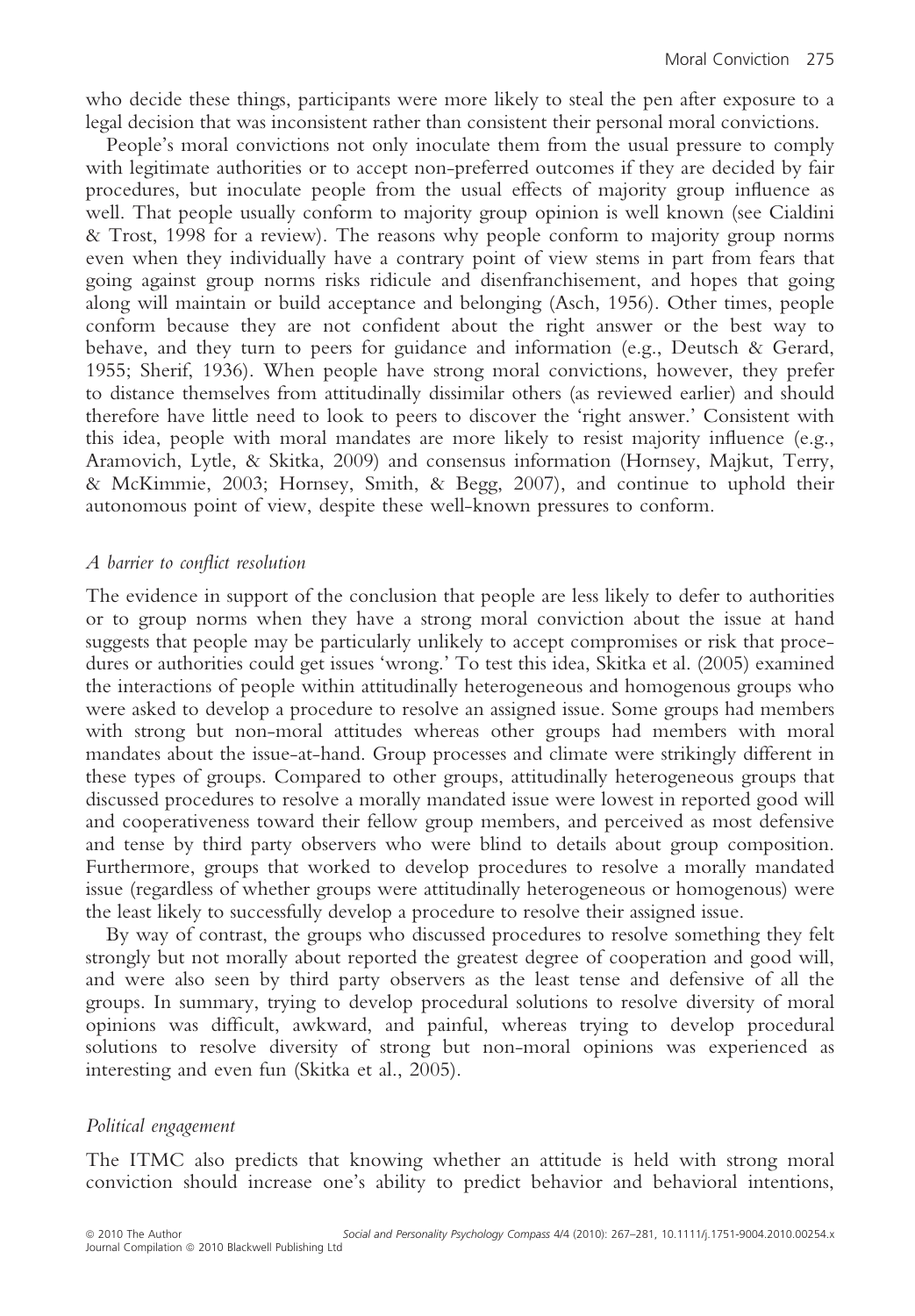including political engagement and activism (cf. Lodewijkx, Kersten, & Van Zomeren, 2008). For example, three studies tested this hypothesis in the context of predicting whether people voted or intended to vote in the last three presidential elections (Morgan, Skitka, & Wisneski, in press, Skitka & Bauman, 2008). The degree to which people's candidate preferences reflected moral convictions predicted voting intentions and behavior, even when controlling for the predictive power of strength of partisanship and other variables. Moreover, the association between moral convictions and voting behavior was equally strong for those on the political right and left – results that refuted the common assumption that moral concerns might be a stronger motivator of political engagement for those on the right than on the left.

People are also more willing sacrifice their self-interests by paying more for consumer goods and boycotting businesses like Wal-Mart when they ethically object to business practices, that is, when they believe Wal-Mart harms communities or does not treat their employees well. These effects were fully mediated by a combination of moral conviction and anger, but were not mediated by attitude strength (Cronin, Reysen & Branscombe, unpublished data). In summary, moral convictions motivate people to act in the name of their beliefs in the form of both voting and engaging in activism, even when these behaviors are costly to them.

## Emotion

All major theories of morality predict that there should be strong associations between moral concerns and emotion. Consistent with this idea, there are strong connections between having moral convictions about issues and having correspondingly strong emotional reactions to these issues. For example, as mentioned earlier, when people have a moral stake in outcomes, their subsequent judgments of fairness and decision acceptance are shaped more by whether outcomes are inconsistent or consistent with their moral preferences. These effects are mediated either fully or partially by emotional reactions, such as anger and relief (Bauman, 2006; Mullen & Skitka, 2006a). Similarly, we consistently find stronger emotional reactions to either thoughts of various acts (e.g., the act of PAS) or policies (e.g., legalizing PAS) as a function of whether people's attitudes reflect strong versus weak moral convictions (see Figure 1), even when we control for variables such as religiosity and attitude extremity. As predicted, people have stronger positive and negative emotional reactions when they think about the act of PAS or legalizing it as a function of whether their support or opposition to the practice is a moral mandate. We have observed similar findings in other domains as well, such as more intense positive and negative emotional reactions to the Iraq War as a function of whether people's support or opposition to the war were high versus low in moral conviction. Although more research is needed to explore how moral convictions and emotion relate, it seems clear that strong emotions are part of what provides moral convictions with their motivational force.

# Discussion

Although the moral mandate program of research has demonstrated the value of studying moral conviction as a unique characteristic of attitudes there is considerable room for additional research. Research to date has focused primarily on (i) the question of whether moral convictions yield new insights and variance explained in behavior that could not be accounted for by other well-known aspects of attitudes, such as their strength, importance,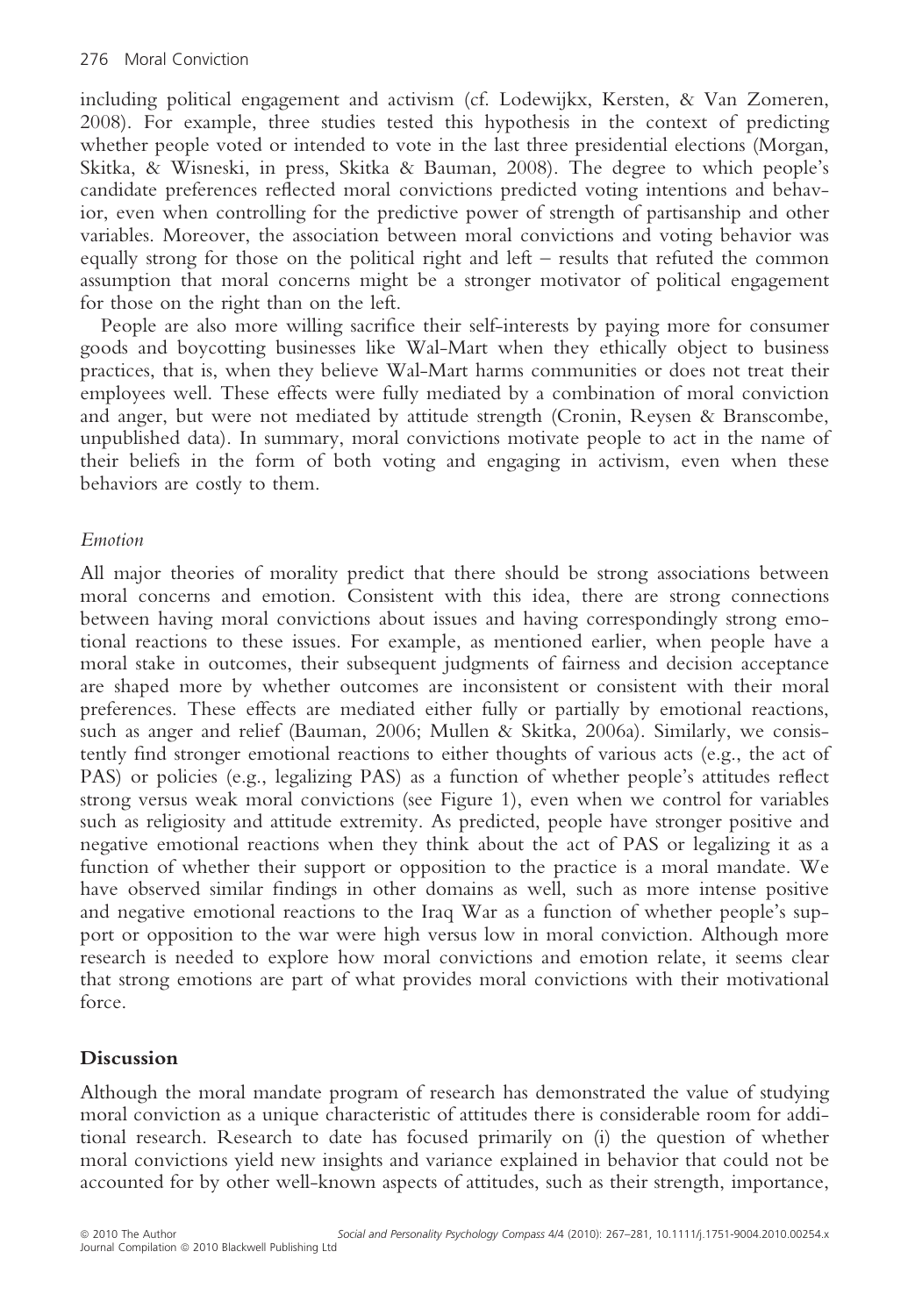

Figure 1 Intensity of emotional reactions to thinking about the act of physician-assisted suicide as a function of whether attitudes were morally mandated (MM) controlling for attitude extremity, religiosity, and demographics.

and so on, (ii) ruling out a number of other alternative explanations for findings associated with moral conviction, and (iii) testing predictions about the likely consequences of moral convictions. There is no end, in principle, to the search for nonmoral properties of attitudes that could explain away the effects of morality. For example, one could argue that perhaps moral conviction effects reduce to the absence of ambivalence or are due instead to various forms of moral immaturity. Like all researchers, we can make only limited claims based on the research conducted thus far. That said, existing research suggests that moral mandates do not reduce to some combination of nonmoral content and structural attributes of attitudes (such as extremity, importance, etc.) or to various individual difference variables (e.g., a tendency to see all issues in a moral light). Further attempts at reductionism, therefore, would seem low on the list of interesting possible avenues for future research. Much more interesting areas will be to continue to explore not only the consequences of having strong moral convictions, but to more deeply explore the antecedents of moral conviction as well. For example, how do people recognize when their feelings about an attitude says something about their moral convictions, rather than something about their strong but non-moral preferences or senses of convention?

Many other areas are open for future research as well. For example, how easy or difficult is it to get people to moralize their position on a given issue and how does one go about moralizing it? Of equal importance, how easy or difficult is it to get people to de-moralize their position on an issue, and how does one go about accomplishing this end?

It will also be interesting to explore 'moralizers,' that is people who tend to have stronger moral convictions across more issues than others do. Most theory and research has tended define the tendency to moralize as a characteristic of right wing authoritarianism, or of the protestant work ethic, and other variables that would assume that moralization is more likely to occur on the political right than it is on the political left (see Altemeyer, 1996; Furham, 1984 for reviews). Using our measure of moral conviction, and summing strength of moral convictions across issues, allows for the creation of an ideologically neutral measure of moralization – that is, one that could theoretically be as sensitive to moralization on the left as it is on the right. Although our examination of moralizers is still very much in its infancy, we have already discovered some intriguing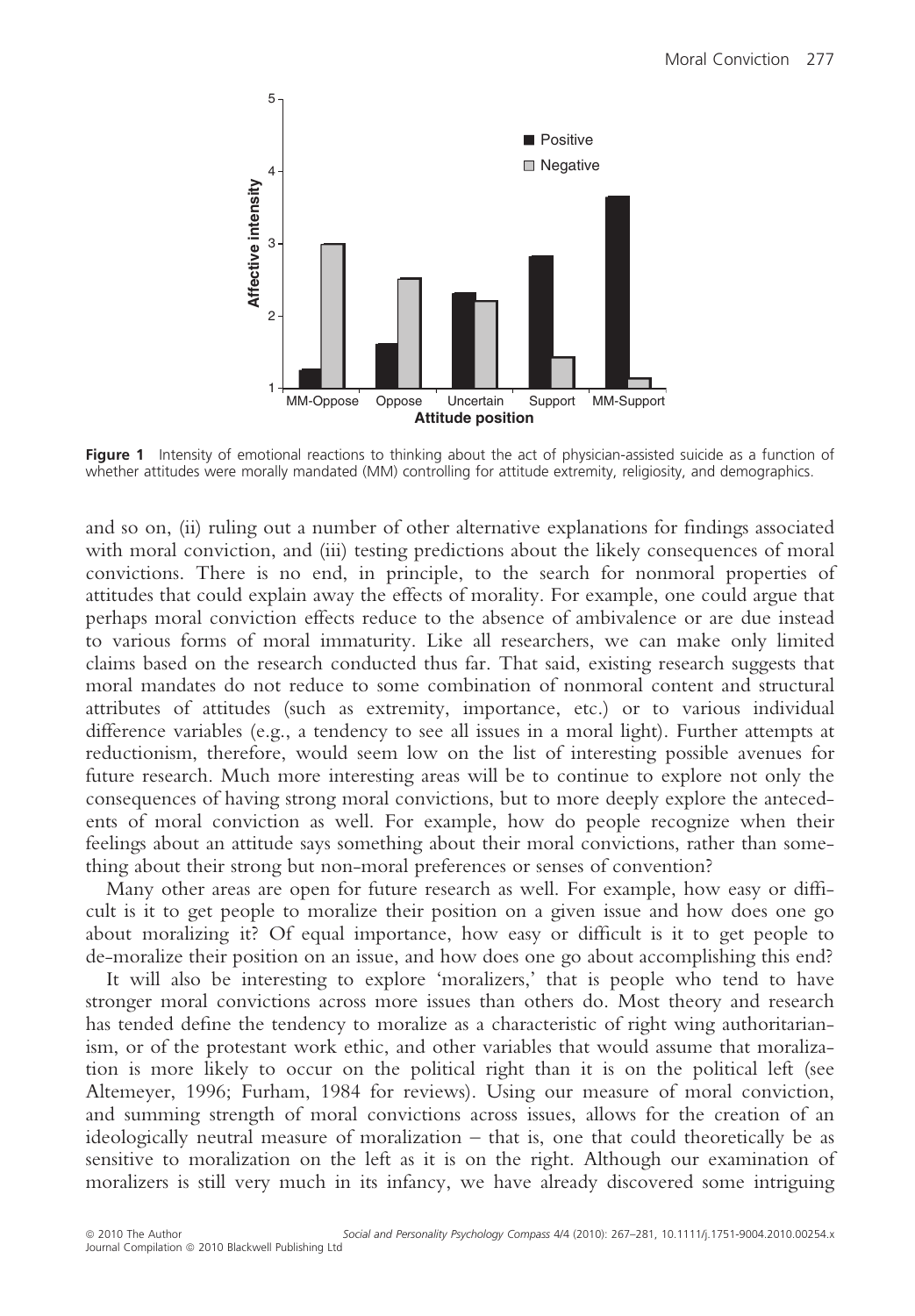findings – for example, moralizers are information seekers and are higher in need for cognition, regardless of whether they are on the political right or left (Wisneski, Morgan & Skitka, unpublished data).

# Conclusions

It is increasingly clear that knowing the degree to which people view issues through a moral lens is an important predictor of a wide range of behavior. Gaining an increased understanding of the psychology of moral conviction would seem to be important if we want to better understand when people are willing to take a stand and fight for their beliefs. For example, Robert F. Kennedy once said, 'moral courage is … the one essential, vital quality for those who seek to change a world that yields most painfully to change. Each time a person stands up for an idea, or acts to improve the lot of others, or strikes out against injustice, (s)he sends forth a tiny ripple of hope, and crossing each other from a million different centers of energy and daring, those ripples build a current that can sweep down the mightiest walls of oppression and resistance.' Moral convictions appear to provide people with the courage and motivation they need to become involved in creating a better and more just world. Learning more about the psychology of these variables therefore has considerable promise to enhance our understanding of constructive civic engagement and involvement.

That said, history is also replete with atrocities that were justified by invoking the highest principles and that were perpetrated upon victims who were equally convinced of their own moral superiority. Justice, the common welfare, universal ethics, and God have each been used to justify any variety of forms of oppression, murder, and genocide (Mischel & Mischel, 1976). Given that strong moral convictions are associated with accepting any means to achieve preferred ends, gaining more insight into the psychology of how and why moral convictions promote constructive, but potentially also quite destructive forms of political involvement, is a critical agenda for continued scientific investigation.

# Short Biography

Linda J. Skitka's research bridges a number of areas of inquiry including social, political, and moral psychology. Her work in these areas has been funded by numerous grants from the National Science Foundation and other funding agencies, and she serves as an editor, in addition to serving on numerous editorial boards including the Journal of Experimental Social Psychology, Journal of Personality and Social psychology, Personality and Social Psychology Bulletin, and Political Psychology. She is a former president of the International Society for Justice Research, and is currently a professor of Psychology at the University of Illinois at Chicago.

# Endnotes

\* Correspondence address: 1007 W. Harrison St. (m/c 285), Department of Psychology, University of Illinois at Chicago, Chicago, IL, 60607, USA. Email: lskitka@uic.edu

<sup>1</sup> Domain theorists specify the content of what counts as a personal, normative, or moral belief. We use these domain distinctions as a useful heuristic for classifying different kinds of possible attitudes but do not posit that moral attitudes are necessarily based on attributions of harm or injustice (for example), or that rights belong in the domain of preference. Instead, we posit that people recognize when their attitudes are morally convicted, and that it is an empirical question whether perceptions of harm, injustice, or relevance to rights are necessary criteria for when or how people recognize an attitude position as moral one.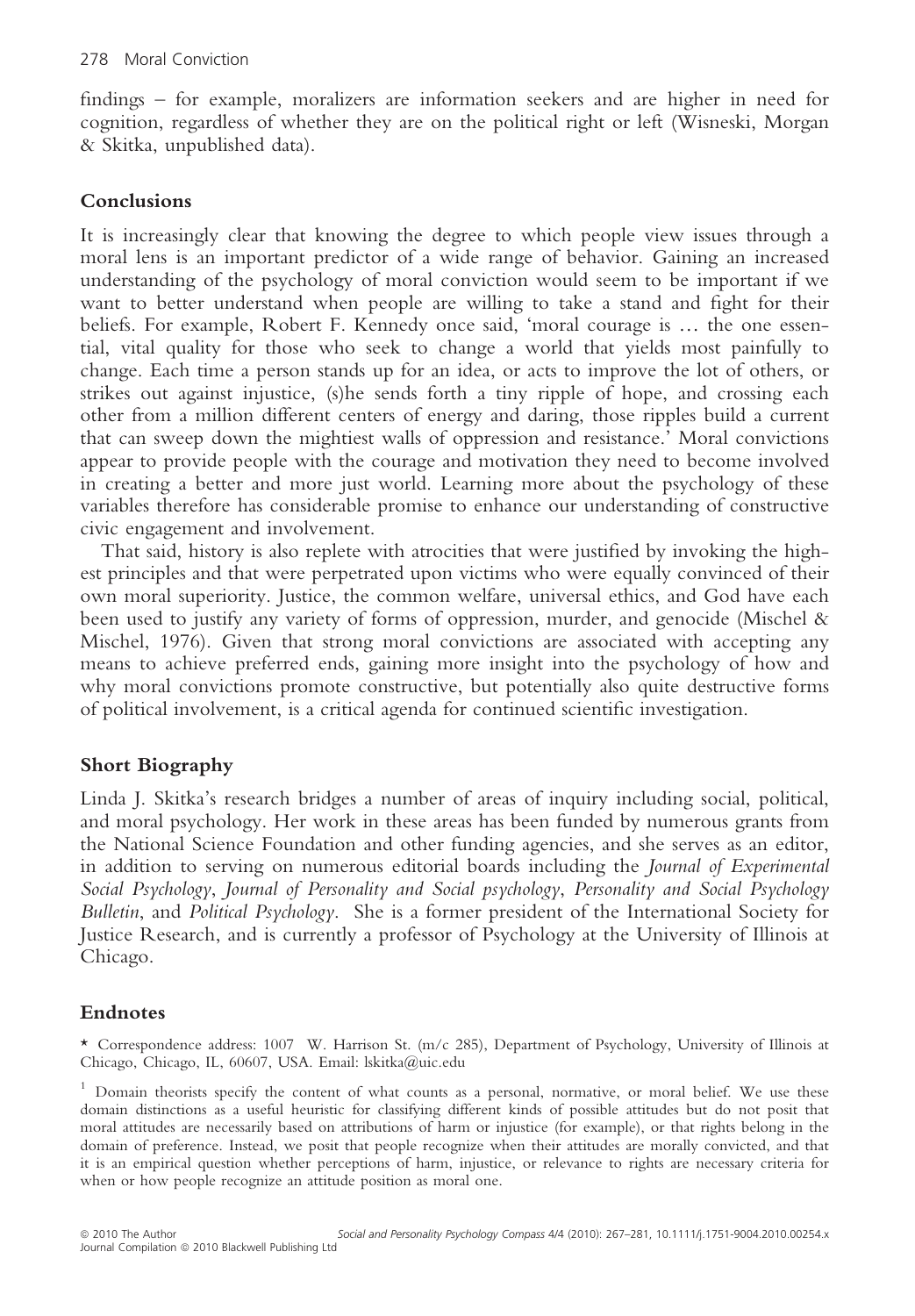$2$  Our approach is agnostic, however, about whether morality is better understood in terms of moral realism or ethical subjectivism. Our theory only makes the claim that people experience their moral convictions like objective facts rather than subjective interpretations of the world, and makes no claims about whether morality is in fact real and knowable rather than subjectively interpreted.

Other researchers have measured moral conviction by assessing whether people classify their attitudes as moral, and then measuring the degree to which they do so (strength of moral convictions) separately (e.g., Wright, Cullum, & Schwab, 2008). Given that cognitively categorizing an attitude as a moral one and the degree to which it is experienced as moral jointly influence downstream variables (e.g., tolerance of attitudinally dissimilar others), we support a measure that captures both categorization and evaluative strength of moral convictions. Hornsey and colleagues (e.g, Hornsey et al., 2003) measure moral conviction with a three item measure: 'To what extent do you feel your opinion is morally correct?', 'To what extent do you feel your position is based on strong personal principles?', and 'To what extent do you feel your position on gay law reform is a moral stance?' (1 = not at all, 9  $=$  very much; a  $=$  .73), which we also think is acceptable and unlikely to be confounded with other measures of attitude strength.

<sup>4</sup> The religious conviction item asked participants' relative agreement ⁄ disagreement with the item, 'My position on the issue of physician-assisted suicide is closely connected to my religious beliefs and convictions.'

## References

Altemeyer, B. (1996). The Authoritarian Specter. Cambridgem, MA: Harvard University Press.

- Aquino, K., & Reed, A. II (2002). The self importance of moral identity. Journal of Personality and Social Psychology, 83, 1423–1440.
- Aramovich, N. P., Lytle, B. L., & Skitka, L. J. (2009). We're not Judging Lines Anymore: Moral Mandates Reduce Conformity to the Group. San Francisco, CA: Poster presented at the annual meeting of the Association for Psychological Science.
- Asch, S. E. (1956). Studies of independence and conformity: A minority of one against a unanimous majority. Psychological Monographs, 70(9) (No 416), 1–70.
- Bauman, C. W. (2006). Procedural and moral influences on fairness judgments, decision acceptance, and organizational behavior (Doctoral dissertation, University of Illinois at Chicago, 2006). Dissertation Abstracts International, 67, 5463.
- Black, G. D. (1994). Hollywood Censored: Morality Codes, Catholics, and the Movies. Cambridge, UK: Cambridge University Press.
- Bowers, W. J. (1984). Legal Homicide: Death as Punishment in America, 1864–1982. Boston, MS: Northeastern University Press.
- Byrnes, D. A., & Kiger, G. (1988). Contemporary measures of attitudes toward Blacks. Educational and Psychological Measurement, 48, 107–118.
- Cialdini, R. B., & Trost, M. R. (1998). Social influence: Social norms, conformity, and compliance. in D. T. Gilbert, S. T. Fiske & G. Lindzey (Eds.) The Handbook of Social Psychology, 4th Ed. (pp. 151–192). New York: Oxford University press.
- Crandall, C. S. (1991). Multiple stigma and AIDS: Medical stigma and attitudes toward homosexuals and IV-drug uses in AIDS-related stigmatization. Journal of Community and Applied Psychology, 1, 165-172.
- DeRaymond, J. (2006). From Norman Morrison to Malachi Ritscher: Self-immolation as antiwar protest. Counterpunch Newsletter. http://www.counterpunch.org/deraymond11292006.html, Last Accessed 1 December 2008.
- Deutsch, M., & Gerard, H. B. (1955). A study of normative and information social influences on individual judgment. Journal of Abnormal and Social Psychology, 51, 629–636.
- Dorkenoo, E. (1994). Cutting the Rose: Female Genitalia Mutilation: The Practice and its Prevention. London, UK: Minority Rights Publications.
- Durkheim, E. (1925). Moral Education. Glencoe: IL.
- Eagly, A. H., & Chaiken, S. (1993). The Psychology of Attitudes. Fort Worth, TX: Harcourt Brace Jovanovich.
- Folger, R., Rosenfeld, D., Grove, J., & Corkran, L. (1979). Effects of ''voice'' and peer opinions on responses to inequity. Journal of Personality and Social Psychology, 37, 2253–2261.

Foot, P. (1978). The Problem of Abortion and the Doctrine of the Double Effect in Virtues and Vices. Oxford: Basil Blackwell.

Furham, A. (1984). The protestant work ethic: A review of the psychological literature. European Journal of Social Psychology, 14, 87–104.

- Goodwin, G. P., & Darley, J. M. (2008). The psychology of meta-ethics: Exploring objectivism. Cognition, 106, 1339–1366.
- Haidt, J. (2001). The emotional dog and its rational tail: A social intuitionist approach to moral judgment. Psychological Review, 108, 814–834.
- Haidt, J. (2003a). Elevation and the positive psychology of morality. In C. L. M. Keyes & J. Haidt (Eds). Flourishing: Positive Psychology and the Life Well-Lived, (pp. 275–289). Washington DC: American Psychological Association.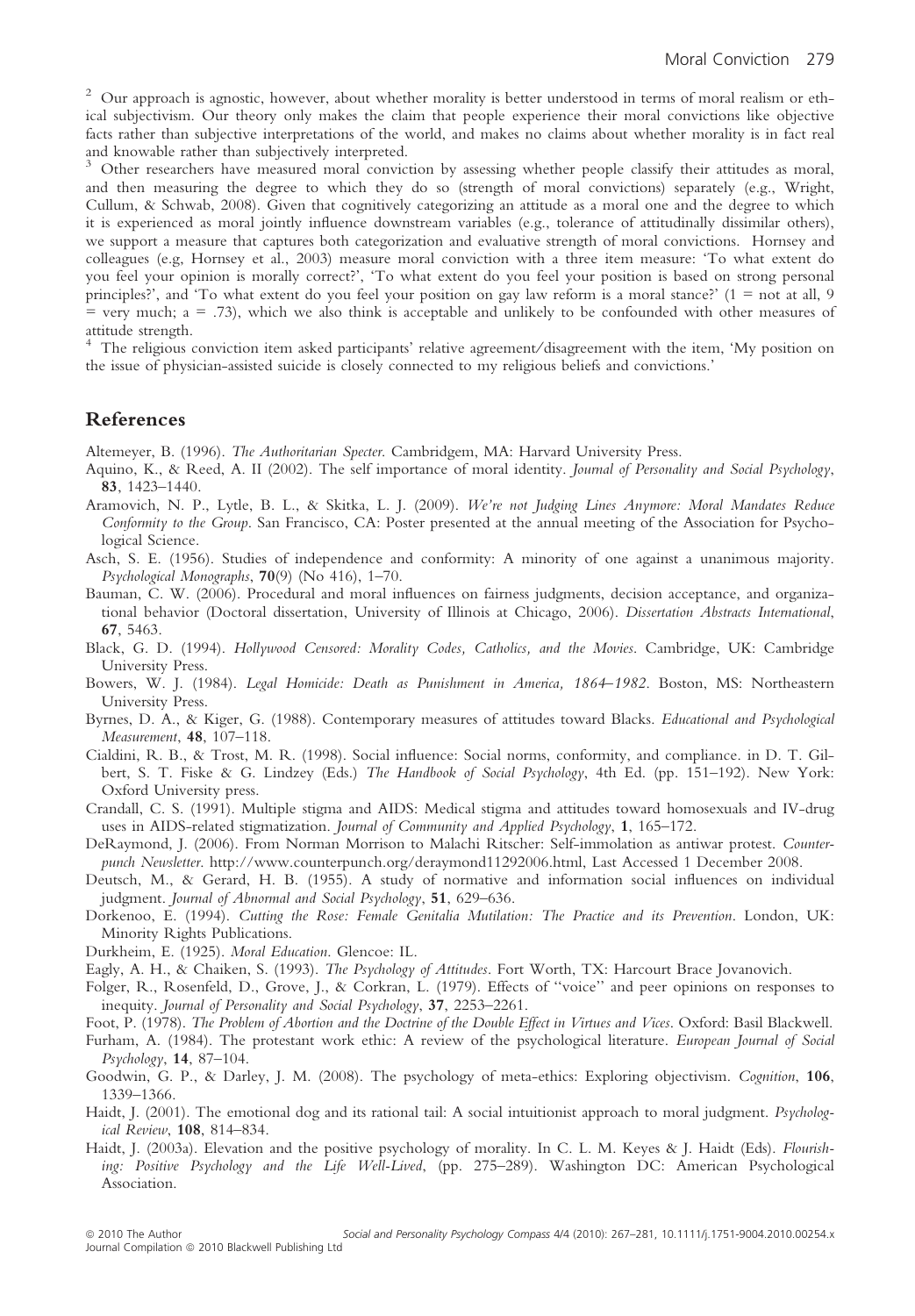- Haidt, J. (2003b). The moral emotions. In R. J. Davidson, K. R. Scherer & H. H. Goldsmith (Eds.). Handbook of Affective Sciences (pp. 852-870). New York: Oxford University Press.
- Haidt, J., Rosenberg, E., & Hom, H. (2003). Differentiating diversities: Moral diversity is not like other kinds. Journal of Applied Social Psychology, 33, 1–36.
- Hillygus, S., & Shields, T. (2005). Moral issues and voter decision making in the 2004 presidential election. Political Science and Politics, 38, 201-209.
- Hornsey, M. J., Majkut, L., Terry, D. J., & McKimmie, B. M. (2003). On being loud and proud: Non-conformity and counter-conformity to group norms. British Journal of Social Psychology, 42, 319–335.
- Hornsey, M. J., Smith, J. R., & Begg, D. I. (2007). Effects of norms among those with moral conviction: Counter-conformity emerges on intentions but not behaviors. Social Influence, 2, 244–268.
- Hume, D. (1888). A Treatise on Human Nature. Oxford, UK: Clarendon Press 1968.
- Kohlberg, L. (1976). Moral stages and moralization: The cognitive developmental approach. In T. Lickona (Ed.), Moral Development and Behavior: Theory, Research and Social Issues. (pp. 31–53). New York: Holt, Rinehart, & Winston.
- Kohlberg, L. (1984). Essays on Moral Development: Vol. 2. The Psychology of Moral Development. New York: Harper.

Lazarus, R. S. (1991). Emotion and Adaptation. New York, NY: Oxford University Press.

- Lind, E. A. (2001). Fairness heuristic theory: Justice judgments as pivotal cognitions in organizational relations. in J. Greenberg & R. Cropanzano (Eds.). Advances in Organizational Behavior (pp. 27–55). San Francisco: New Lexington Press.
- Lodewijkx, H. F. M., Kersten, G. L. E., & Van Zomeren, M. (2008). Dual pathways to engage in ''Silent Marches'' against violence: Moral outrage, moral cleansing, and modes of identification. Journal of Community and Applied Social Psychology, 18, 153–167.
- Mackie, J. L. (1977). Ethics: Inventing Right and Wrong. New York: Penguin.
- Mischel, W., & Mischel, H. N. (1976). A cognitive-social learning approach to socialization and self-regulation. In T. Likona (Ed.), Moral Development and Behavior: Theory, Research, and Social Issues (pp. 84–107). New York: Holt, Rinehart & Winston.
- Mooney, C. Z. (2001). The public clash of private values: The politics of morality policy. In C. Z. Mooney (Eds.), The Public Clash of Private Values: The Politics of Morality Policy (pp. 3–20). New York,NY: Seven Bridges Press.
- Morgan, G. S., Skitka, L. J., & Wisneski, D. (in press). Moral and religious convictions and intentions to vote in the 2008 presidential election. Analyses of Social Issues and Public Policy.
- Mullen, E., & Nadler, J. (2008). Moral spillovers: The effect of moral violations on deviant behavior. Journal of Experimental Social Psychology, 44, 1239–1245.
- Mullen, E., & Skitka, L. J. (2006a). Exploring the psychological underpinnings of the moral mandate effect: Motivated reasoning, identification, or affect? Journal of Personality and Social Psychology, 90, 629–643.
- Mullen, E., & Skitka, L. J. (2006b). When outcomes prompt criticism of procedures: An archival analysis of the Rodney King case. Analyses of Social Issues and Public Policy, 6, 1–14.
- Nadler, J. (2005). Flouting the law. Texas Law Review, 83, 1440–1441.
- Nucci, L. P. (2001). Education in the Moral Domain. Cambridge: Cambridge University Press.
- Piaget, J. (1997). The Moral Judgment of the Child. Glencoe, IL: Free Press.
- Prinz, J. J. (2007). The Emotional Construction of Morals. New York: Oxford University Press.
- Rest, J. R., Narvaez, D., Bebeau, M. J., & Thoma, S. J. (1999). Postconventional Moral Thinking. A neo-Kohlbergian Approach. Mahwah, NJ: Lawrence Erlbaum.
- Sherif, M. (1936). The Psychology of Social Norms. New York: Harper.
- Shweder, R. A. (2002). The nature of morality: The category of bad acts. Medical Ethics, 9, 6–7.
- Skitka, L. J., & Bauman, C. W. (2008). Moral conviction and political engagement. Political Psychology, 29, 29–54.
- Skitka, L. J., Bauman, C. W., & Lytle, B. L. (2009). The limits of legitimacy: Moral and religious convictions as constraints on deference to authority. Journal of Personality and Social Psychology, 97, 567–578.
- Skitka, L. J., Bauman, C. W., & Mullen, E. (2008). Morality and justice: An expanded theoretical perspective and review. In K. A. Hedgvedt & J. Clay-Warner (Eds.), Advances in Group Processes, Vol. 25 (pp. 1–27). Bingley, UK: Emerald Group Publishing Limited.
- Skitka, L. J., Bauman, C. W., & Sargis, E. G. (2005). Moral conviction: Another contributor to attitude strength or something more? Journal of Personality and Social Psychology, 88, 895-917.
- Skitka, L. J., & Houston, D. (2001). When due process is of no consequence: Moral mandates and presumed defendant guilt or innocence. Social Justice Research, 14, 305–326.
- Skitka, L. J., & Mullen, E. (2002). Understanding judgments of fairness in a real-world political context: A test of the value protection model of justice reasoning. Personality and Social Psychology Bulletin, 28, 1419–1429.
- Skitka, L. J., & Mullen, E. (2008). Moral convictions often override concerns about procedural fairness: A reply to Napier and Tyler. Social Justice Research, 21, 529–546.
- Skoe, E. E., Eisenberg, N., & Cumberland, A. (2002). The role of reported emotion in real life and hypothetical moral dilemmas. Personality and Social Psychology Bulletin, 28, 962–973.
- Smith, M. (1994). The Moral Problem. Oxford, UK: Blackwell.